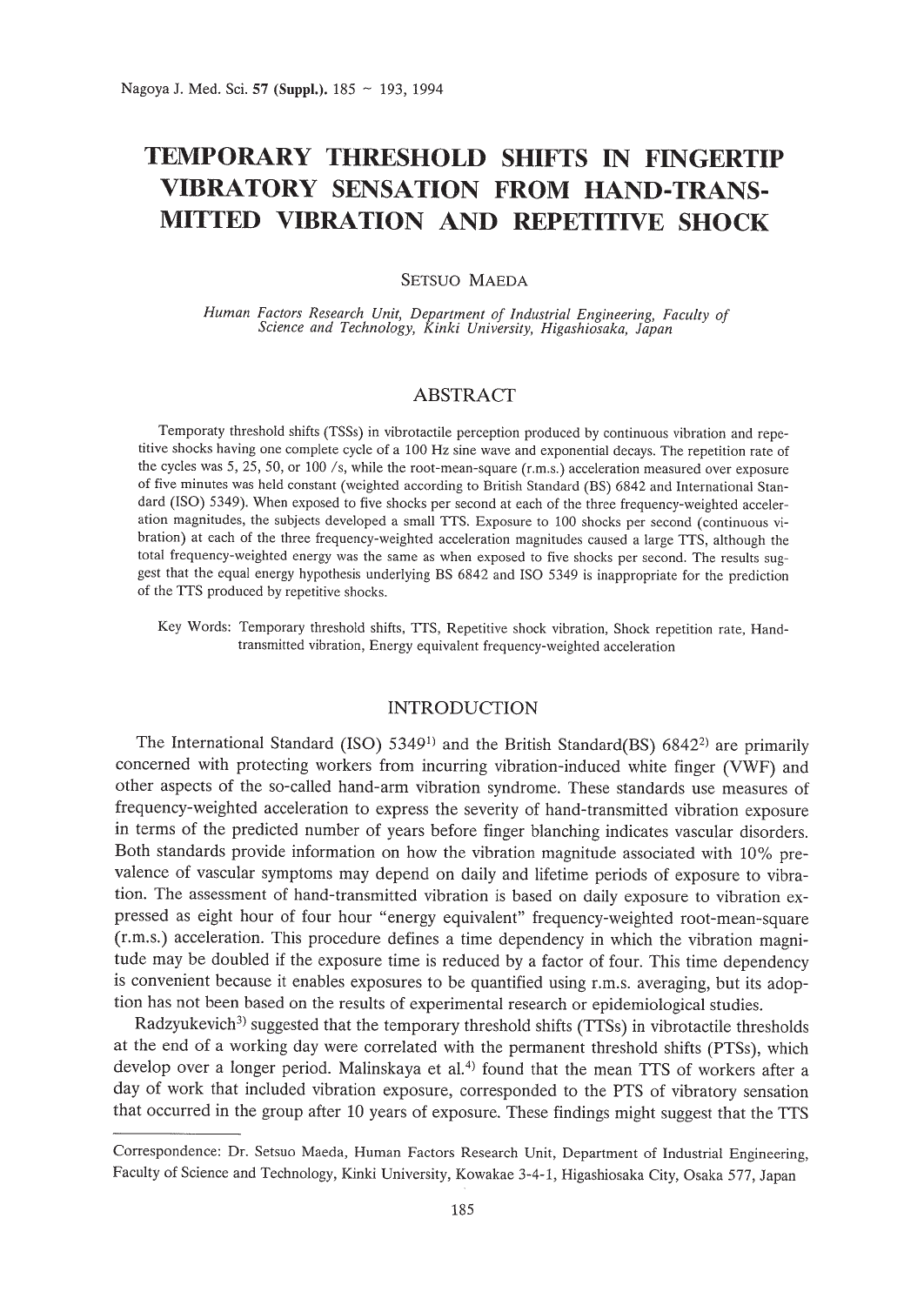after daily exposure may be used to indicate the PTS after prolonged exposure to vibration. It would therefore be desirable to be able to predict the TIS from measurements of the daily exposure to vibration. Such studies will be of interest in evaluating the risks of damage to neurological processes involved in vibrotactile sensation, but they may not be relevant to vascular changes.

The prediction of TISs after exposure to continuous vibration has been investigated by various researchers.  $5-12$ ) Results have been obtained showing the effects of variables such as the frequency of sinusoidal vibration, the magnitude of continuous vibration, the exposure time, and the grip force. The relative importance of shocks and continuous vibration in the production of the various vibration injuries and vibrotactile TISs is not well understood. The TIS after exposure to the repetitive shock characteristics of many vibrating tools cannot be predicted from the results of previous studies.

This investigation was undertaken to compare measurements of the short term effects of repetitive shock and continuous vibration on vibratory perception thresholds with the methods given in the current International and British standards for evaluating hand-transmitted vibration. The operating hypothesis was that exposure to continuous vibration and repetitive shocks would produce equal vibrotactile TISs when the repeated shocks and the continuous vibration have equal frequency-weighted r.m.s. acceleration.

## STIMULI

Many percussive metal working tools generate high magnitude shocks that recur at some rate, often between 5 and 100  $/s$ .<sup>13,14</sup>) To compare the effects of continuous vibration and shocks with equal frequency-weighted r.m.s. acceleration on the TISs, two groups vibration stimuli were used in this experiment. In the first group, the four vibration stimuli were formed from cycles of 100 Hz sine waves. In the second group, the four vibration stimuli were formed from the following equation:

 $S(t) = exp^{-t/r}sin(6.28ft)$ 

where r is the decay time-constant of the envelope and f is the frequency of a sinusoidal carrier signal. In this investigation, r was 0.016 and f was 100 Hz. The repetition rate of the cycles was 5, 25, 50, or 100 *Is,* while the r.m.s. acceleration measured over a 5 minutes exposure was held at 2.5, 5, 10, or 2.8 *m/s2* r.m.s. (weighting according to BS 6842 and ISO 5349). Fig. 1 shows examples of the desired acceleration time histories. The stimuli were generated using the HVLab computer system. $15$ )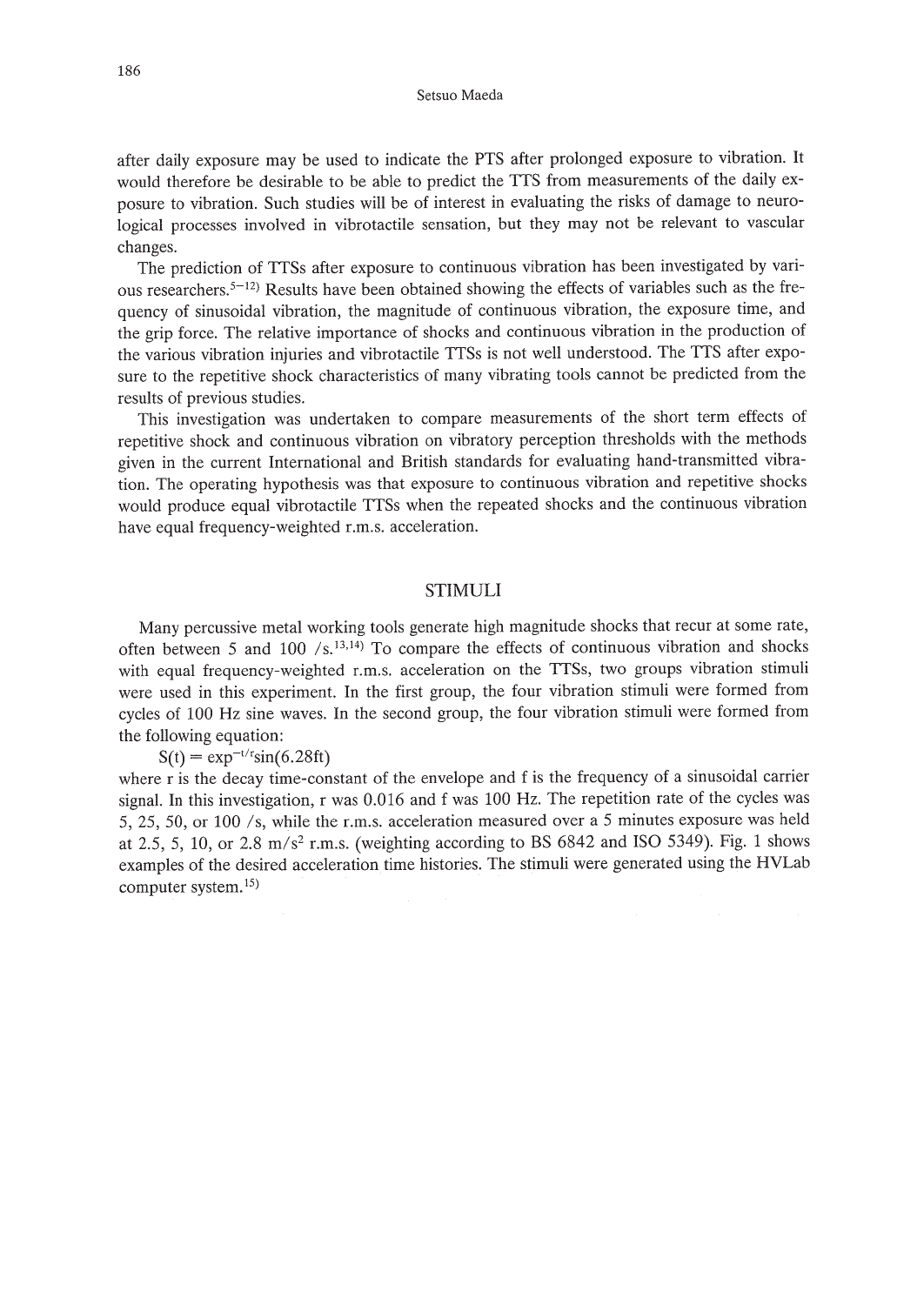

Fig. 1. Acceleration time histories achieved on handle of vibrator. (A) one complete cycle of a 100 Hz sine wave; (B) exponential decay waveform.

# SUBJECTS

Four subjects aged 22 to 31 participated in the first group study. All were healthy male research workers at the University of Southampton with no history of neuromuscular of vascular disorders. None had suffered any serious injuries to the upper extremities, nor had any subject previous occupational experience operating powered hand tools.

Five subjects aged 21 to 22 years participated in the second group experiment. All were healthy male students at Kinki University with no history of neuromuscular or vascular disorders.

# PROCEDURE OF FIRST GROUP

To study the TISs in fingertip vibratory sensation, the vibratory sensation threshold was measured before and after subjects were exposed to hand-transmitted vibration. The experiment was carried out in a sound proof and thermoregulated room. Room temperature was held in the range 20 to 24'C.

Vibration was applied to the left hand through a handle attached to an electrodynamic vibrator (VP30, Derritron, Hastings, England) for five minutes. Each subject was seated with his left forearm laid on a horizontal arm stand and clasping the vibrating handle. The push and pull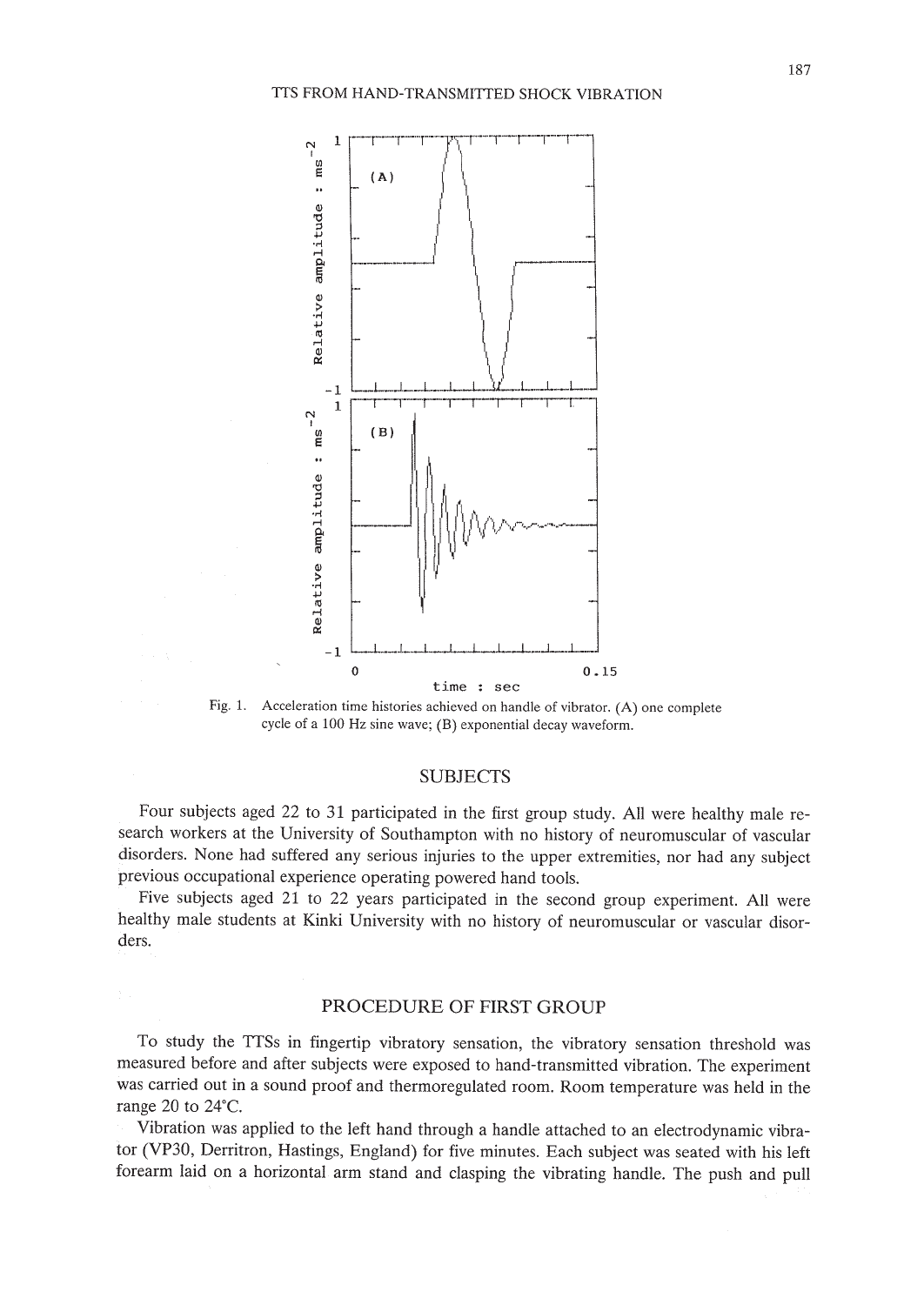forces were controlled at zero. The subject was instructed to grip the handle tightly and constantly with the fleshy part of the palm using the required hand grip force in a relaxed posture. The grip force was 10% of the maximum hand grip force of each subject. Grip force and pushing-pulling force were monitored by calibrated strain gauge bridges attached to the handle. The subject watched a meter to maintain his grip force at the appointed level. To prevent the subject's hand from being too cool, the temperature of the handle was thermostatically controlled at 30°e.

The vibrotactile threshold measurement system used in the present study has been described previously. The threshold of 125 Hz vibratory sensation was measured at the tip of the index finger of the left hand. The vibrotactile apparatus consisted of a counterbalanced vibrator carrying a 6 mm diameter perspex tipped circular contactor, extending up through a 10 mm diameter solid perspex surround. This contactor touched the finger with a contact force of 1 N. The push force (force applied on the contactor and surround by the subject's finger tip) was 1 N, and it was monitored by using a feedback system to the subject. The method of minimal change was employed, the subject depressing a hand-held response button when he could feel the vibration. The rate of stimulus change was rapid over the first change of response so as to ensure that the threshold would be quickly reached even if it lay some distance from the initial level. The threshold was calculated by a microcomputer from the mean of six successive decisions of the subject. This procedure took 60 to 120 seconds for each threshold determination. Consecutive sessions were separated by a least 12 hours. The noise level during the vibration exposure was 50 to 59 dB(A). During the measurement of the vibratory sensation thresholds (before and after the vibration exposure) the noise level was  $30$  to  $32$  dB(A).

The subjects took part in thirteen sessions. Twelve sessions involved exposure to one of three acceleration levels at one of four repetition rates. The acceleration of the applied vibration was maintained at 2.5, 5 or 10  $m/s<sup>2</sup>$  r.m.s., and the repetition rate was either 100 /s (continuous sinusoidal vibration) or 50, 25, or 5 *Is.* One session involved no exposure to vibration. The test sequences were presented in random order.

## PROCEDURE OF SECOND GROUP

The experiment was carried out in a sound proof room. Room temperature was held in the range 23 to 27°C. Vibration was applied to the right hand through a handle attached to an electrodynamic vibrator (Bruel and Kjaer type 4801T, 4812) for five minutes. Each subject was seated with his right forearm laid on a horizontal arm rest with the right hand clasping the vibrating handle. The subject was instructed to grip the handle tightly and constantly with the fleshy part of the palm using a hand grip force of 5 N in a relaxed posture. The grip force was monitored by a calibrated force gauge attached to the handle. The subject watched a meter to maintain his grip force at the appointed level.

The threshold of 125 Hz vibratory sensation was measured at the tip of the index finger of the right hand. Vibration thresholds were determined with vibrotactile sensation meter (RION type AU-02A). Vibrotactile thresholds were determined by the method of adjustment. In this method, the measurement was performed three times. Thresholds were calculated from the mean values of three measurements obtained within a period less than one minute after the end of the vibration exposure. The TIS was defined as the difference (in decibels) of the vibrotactile thresholds before and after vibration exposure. Consecutive sessions were separated by at least 6 hours. The noise level during the vibration exposure was 55 dB(A). During the measurement of the vibration sensation thresholds before and after the vibration exposure, the noise level was 35  $dB(A)$ .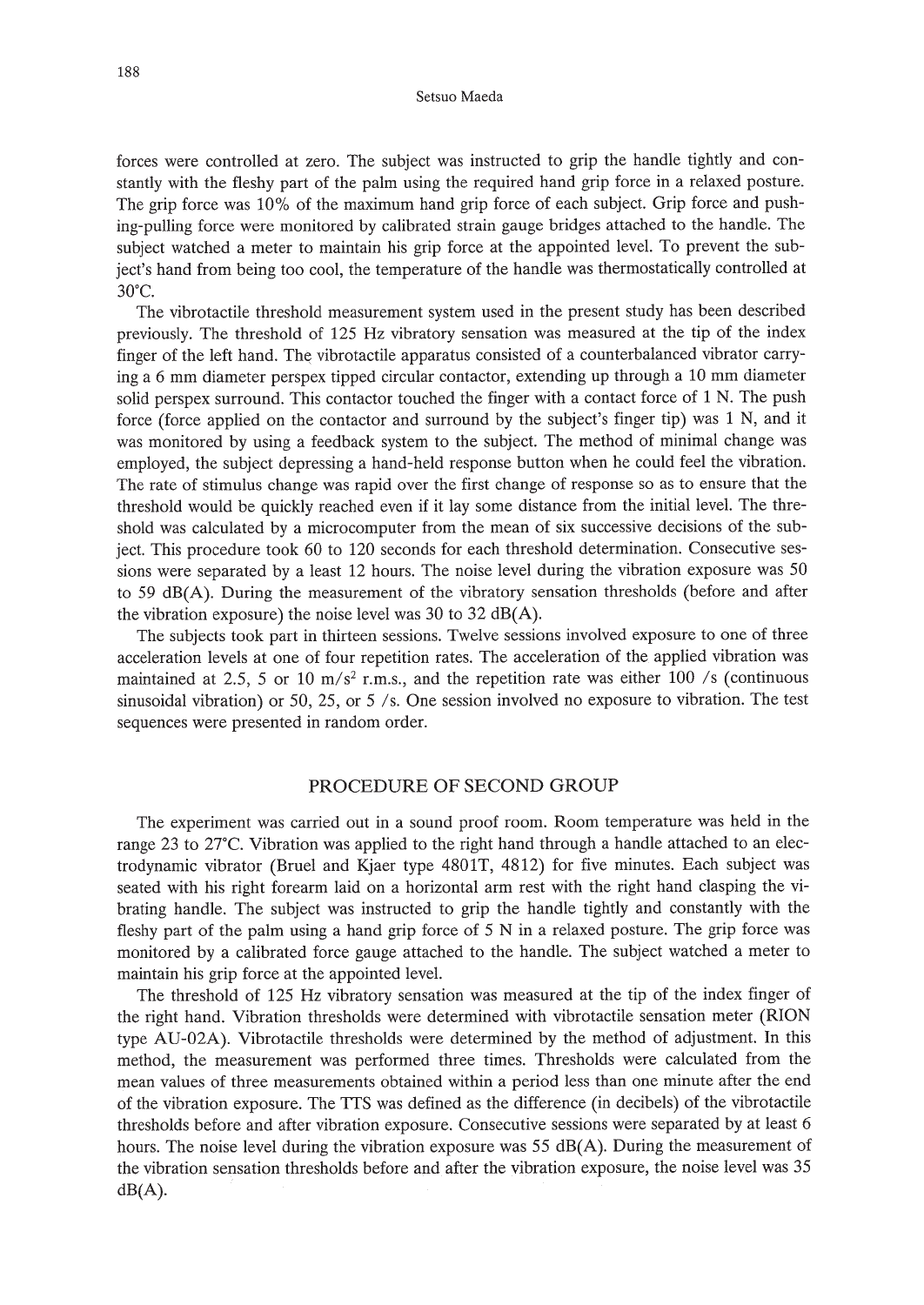The subjects attended for five sessions. Four sessions involved exposure to one of four repetition rates of the shocks, and the remaining session was a control condition in which subjects clasped the handle but not exposure vibration. The order of presentation of stimuli in the five sessions was random.

# RESULTS

Fig. 2 shows the threshold shifts in the first group. Although the frequency-weighted "energy" was equal for all 12 vibration stimuli, the TIS after exposure to vibration clearly depended on the shock repetition rate.

The TIS decreased for decreasing shock repetition rates from 100 *Is* to 5 *Is* for each of the three levels of frequency-weighted r.m.s. acceleration. Compared with the control condition in which subjects clasped the handle but were not exposed to vibration, the exposure to vibration induced a significant ( $p$ <0.05) increase in TTS according to the test of the difference between means for independent groups. The one exception was with the lowest shock repetition rate of 5 *Is* and the lowest acceleration magnitude of 2.5 *m/s2* r.m.s..



Fig. 2. Mean of TTS of one complete cycle of a 100 Hz sine wave.  $(*r > 0.01$ : significant difference from control condition according to the test of difference between means).

Table 1 shows the results of multifactor analysis of variance.

The effect of the magnitude of the frequency-weighted r.m.s. acceleration was statistically significant ( $p<0.01$ ). The effect of the repetition rate was also statistically significant ( $p<0.01$ ). The subject effect was statistically significant ( $p<0.05$ ), and may have been partially due to the difference in the maximum hand grip force of each subject. This affected the grip used in the experiment and may have altered the vibration transmitted to the hands of different subjects.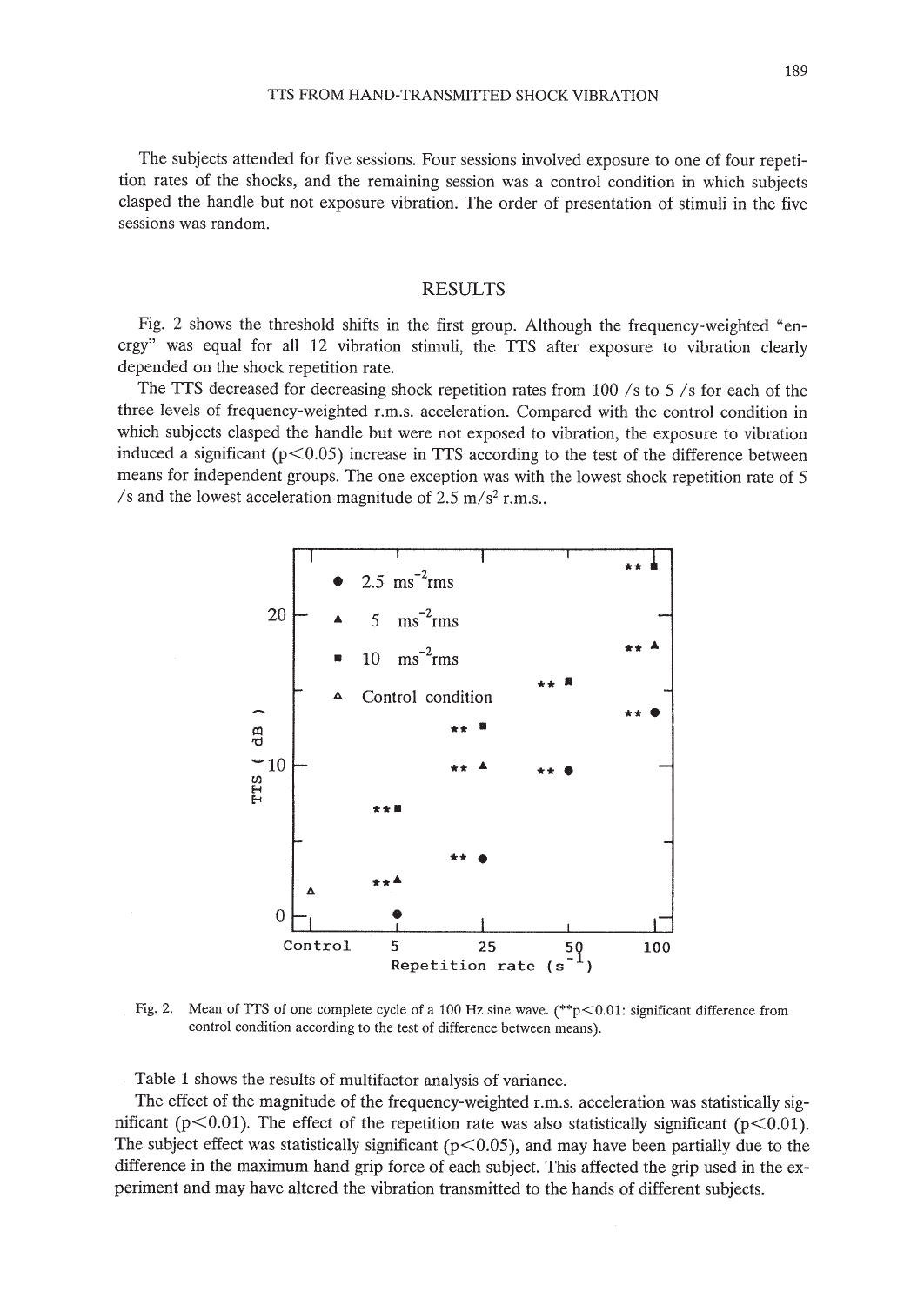| Main effects    | Sums of squares | Degree of<br>freedom | Mean square | F Ratio    |
|-----------------|-----------------|----------------------|-------------|------------|
| A(acceleration) | 668.33          | 2                    | 334.17      | 66.07**    |
| B(repetition)   | 1624.6          | 3                    | 541.54      | $107.07**$ |
| C(subjects)     | 75.856          | 3                    | 25.285      | $5.00*$    |
| $A * B$         | 29.265          | 6                    | 4.8776      | 0.96       |
| $A * C$         | 31.819          | 6                    | 5.3032      | 1.05       |
| $B * C$         | 54.761          | 9                    | 6.0846      | 1.20       |
| Errors          | 91.044          | 18                   | 5.0580      |            |
| Total           | 257.7           | 47                   |             |            |

Table 1. Analysis of variance summary table for vibrotactile threshold data in the first group.

 $*$  p < 0.05; \*\* p < 0.01

Fig. 3 shows the mean threshold shifts measured in the five experimental conditions in the second group. Although the frequency-weighted "energy" was equal for all four vibration stimuli, the TIS after exposure to vibration depended on the shock repetition rate.

This trend was similar to that of the Fig. 2 of the first group experimental results. The TIS decreased with decreasing shock repetition rate from 100 /s to 5 /s. Compared with the control condition in which the handle was clasped without exposure to vibration, the vibration at each repetition rate induced a significant ( $p<0.05$ ) increase in TTS according to the test for the difference between means for independent groups.



Fig. 3. Mean of TTS of exponential decay waveforms.  $(*p<0.01$ : significant difference from control condition according to the test of difference between means).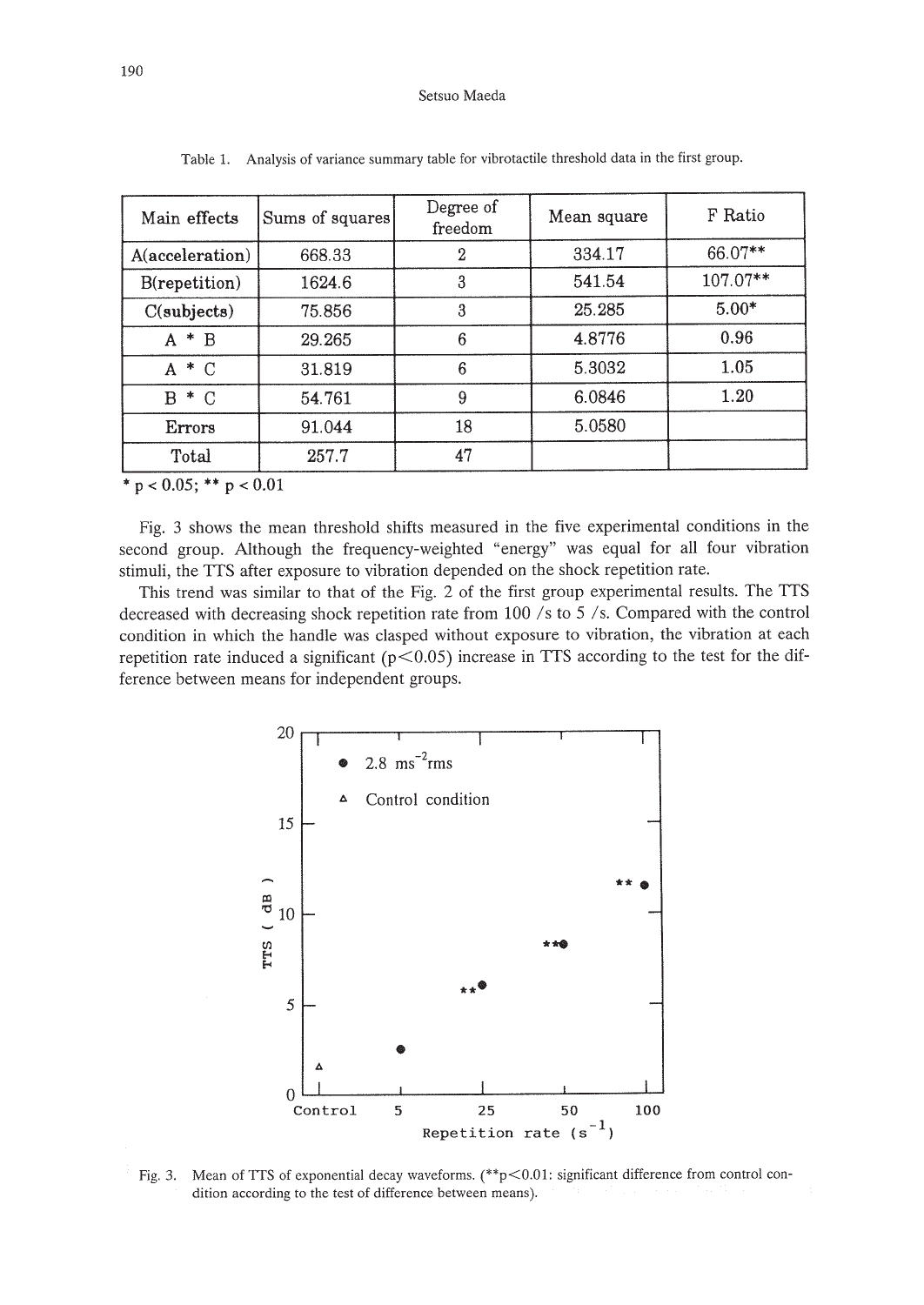Table 2 shows the results and the analysis of variance.

The effect of the shock repetition rate was statistically significant ( $p<0.05$ ), the subject effect was not significant.

| Main effects  | Sums of squares | Degree of<br>freedom | Mean square | F Ratio   |
|---------------|-----------------|----------------------|-------------|-----------|
| A(subjects)   | 6.2201          |                      | 2.0734      | 0.66      |
| B(repetition) | 171.30          |                      | 57.099      | $18.27**$ |
| Error         | 28.133          |                      | 3.1258      |           |
| Total         | 205.65          | 15                   |             |           |

Table 2. Analysis of variance summary table for vibrotactile threshold data in the second group.

\*\*  $p < 0.01$ 

## DISCUSSION

In Fig. 2 and Fig. 3, the TTS after exposure to shocks was seen to be much less than after exposure to continuous vibration, even though the frequency-weighted energy applied to the hand by shocks and the continuous vibration was the same. The principal difference between the stimuli may be the amount of recovery between successive shocks: perhaps the faster rate of repetition dose not allow recovery before the ensuing shocks cause a greater amount of ITS.

When the frequency-weighted vibration magnitude was constant according to British and International standards, the effects on vibratory sensation threshold should have remained constant if the weighting system was effective in preventing neurological impairment. The results indicate that the vibration frequency weighting and time weighting did not account for the effects of hand-transmitted shock on the ITS. The results of these experiments suggest that the equal energy hypothesis underlying both BS 6842 and ISO 5349 is an inappropriate basis for predicting the ITS produced by exposure to repetitive shock vibration.

The comparative importance of shocks and continuous vibration in the production of the various vibration injuries is not well understood, but there is some evidence that injury to the bones and joints is particularly associated with tools producing low frequency shocks. <sup>13</sup> ) The ITS in vibrotactile sensitivity after exposure to shock vibration is also not well understood. From Fig. 2 and Fig. 3 of the present study, it was clear that the ITS decreased if the frequency-weighted r.m.s. acceleration was held constant when the repetition rate decreased.

The physiological mechanisms responsible for the present results are not clear. It would seem useful to conduct further research on the TIS after exposure to shock vibration with variable repetition rates, variable frequency-weighted r.m.s. acceleration, and variable vibration frequency.

Knowledge of the influence of many physical parameters, such as the spectral content, the duration, the wave form, the repetition rate, the exposure time, the vibration magnitude, the grip force, and the contact area, is required if safety criteria for hand-transmitted repetitive shock and vibration relevant to neurological disorders are to be properly established.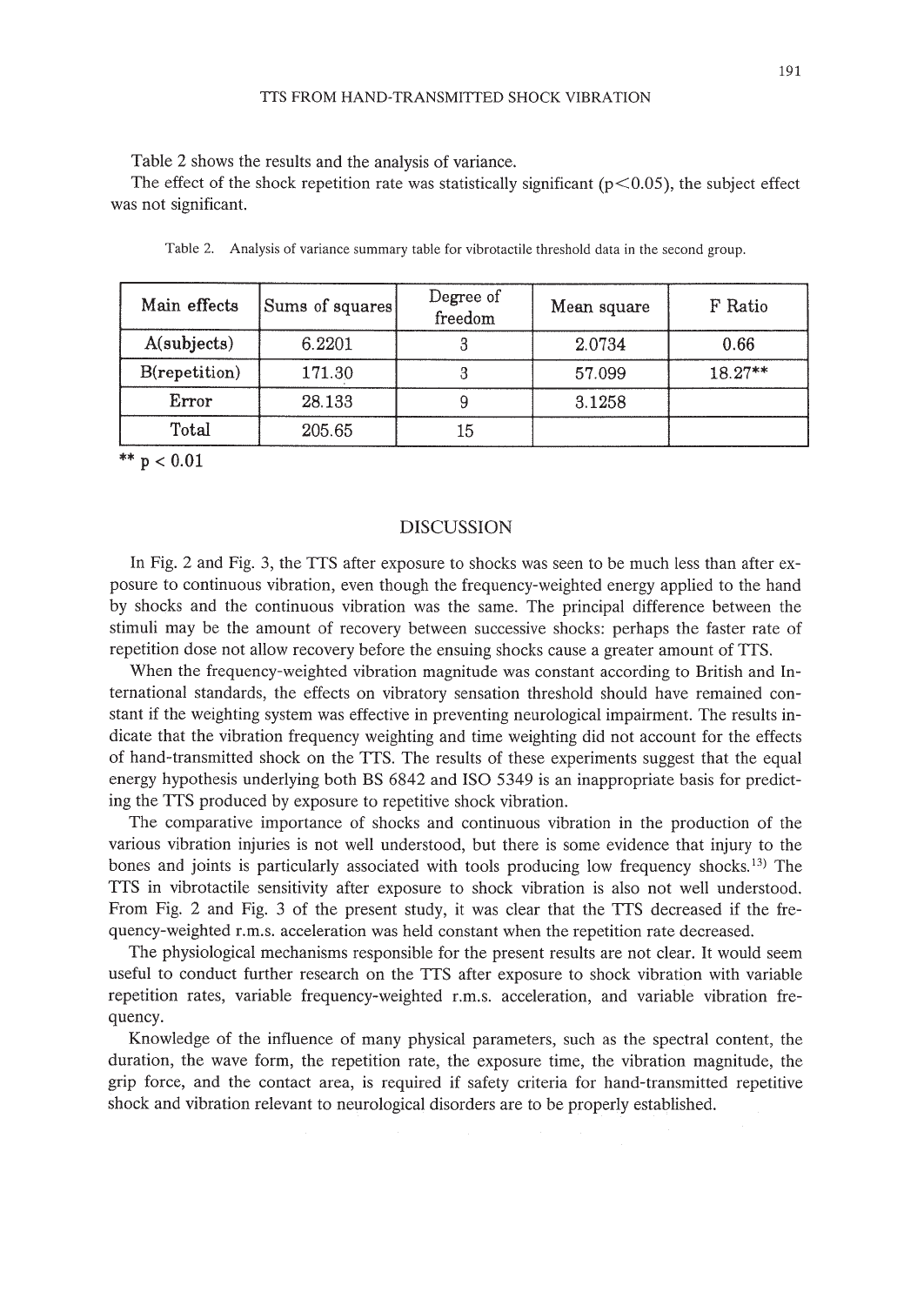# **CONCLUSION**

The study investigated the TTS produced by continuous vibration and repetitive shock having one complete cycle of a 100 Hz sine wave and the exponential decay waveforms. The conclusions are:

(1) when the vibration transmitted to the hand repetitive shocks and continuous vibration had equal frequency-weighted r.m.s. acceleration (weighted according to ISO 5349 and BS 6842), the TISs after exposure were not of equal magnitude;

(2) the rate of repetition of shocks is a significant variable in determining the TIS;

(3) the 'equal energy' hypothesis underlying ISO 5349 and BS 6842 is an inappropriate basis for predicting the TIS produced by repetitive shocks;

(4) the growth of TIS after exposure to hand-transmitted repetitive shock having a constant frequency-weighted r.m.s. acceleration is proportional to the logarithm of the shock repetition rate;

(5) the TIS decrease when the frequency-weighted r.m.s. acceleration is held constant and the shock repetition rate is decreased.

## REFERENCES

- 1) International Organization for Standardization. Mechanical vibration guidelines for the measurement and the assessment of human exposure to hand-transmitted vibration. Geneva: ISO 5349 (1986).
- 2) British Standards Institution. British Standard guide to measurement and evaluation of human exposure to vibration transmitted to the hand. London: BS 6842 (1987).
- 3) Radzyukevich, T.M.: Interrelation of temporary and permanent shifts of vibration and pain sensitivity threshold under the effect of local vibration. *Gig. Yr. Prof Zabol.,* 12,20-23 (1969).
- 4) Malinskaya, N.N., Filin, A.P. and Shkarinov, L.N.: Problem of occupational hygiene in operating mechanised tools. *Vestnik Akadimii Meditsinkikh,* USSR, 19,31-36 (1964).
- 5) Harada, N.: Studies on the changes in the vibratory sensation threshold at the fingertip in relation to some physical parameters of exposed vibration. Part 1. A study on the methods of vibration exposure and measurement of the vibratory sensation threshold. *Jpn. J. Hyg.,* 33, 699-705 (1978) (in Japanese).
- 6) Harada, N.: Studies on the changes in the vibratory sensation threshold at the fingertip in relation to some physical parameters of exposed vibration. Part 2. A study on the equal TIS curves of the vibratory sensation and the hygienic allowable limit of portable mechanized tool. *Jpn. J. Hyg.,* 33, 706-717 (1978) (in Japanese).
- 7) Nishiyama, K. and Watanabe, *S.:* Temporary threshold shift of vibratory sensation after vibrating handle. *Int. Arch. Occup. Environ. Health,* 49, 21-23 (1981) (in Japanese).
- 8) Hayward, R.: Temporary threshold shifts in vibrotactile sensitivity: effects of vibration duration, intensity and frequency. *Proceedings of UK informal group meeting on human response to vibration,* Heriot-Watt University, Edinburgh, 21-22 September, 36-46 (1984).
- 9) Maeda, S. and Kume, Y.: Temporary threshold shift on finger-tip vibratory sensation induced by exposure to octave band vibration. *Journal of the Japan Industrial Management Association,* 38, 243-248 (1978) (in Japanese).
- 10) Maeda, S. and Kume, Y.: Temporary threshold shift of finger-tip vibratory sensation induced by exposure to spectrum vibration. *Journal of the Japan Industrial Management Association,* 40, 336-342 (1989) (in Japanese).
- 11) Maeda, S. and Kume, Y.: Temporary threshold shift of finger-tip vibratory sensation induced by exposure to intermittent vibration (on the exposure-equivalent rule). *Journal of the Japan Industrial Management Association,* 42, 105-111 (1991) (in Japanese).
- 12) Harada, N. and Griffin, MJ.: Factors influencing vibration sense thresholds used to assess occupational exposure to hand-transmitted vibration. *Br. J. Ind. Med.,* 48,185-192 (1991).
- 13) Griffin, M.J.: Handbook of human vibration, (1990), Academic Press, London.
- 14) Nelson, eM., Griffin, M.J.: Vibration-induced white finger in dockyard employees. Southampton, Institute of Sound and Vibration Research, University of Southampton, Technical report, No.I70, (1989).